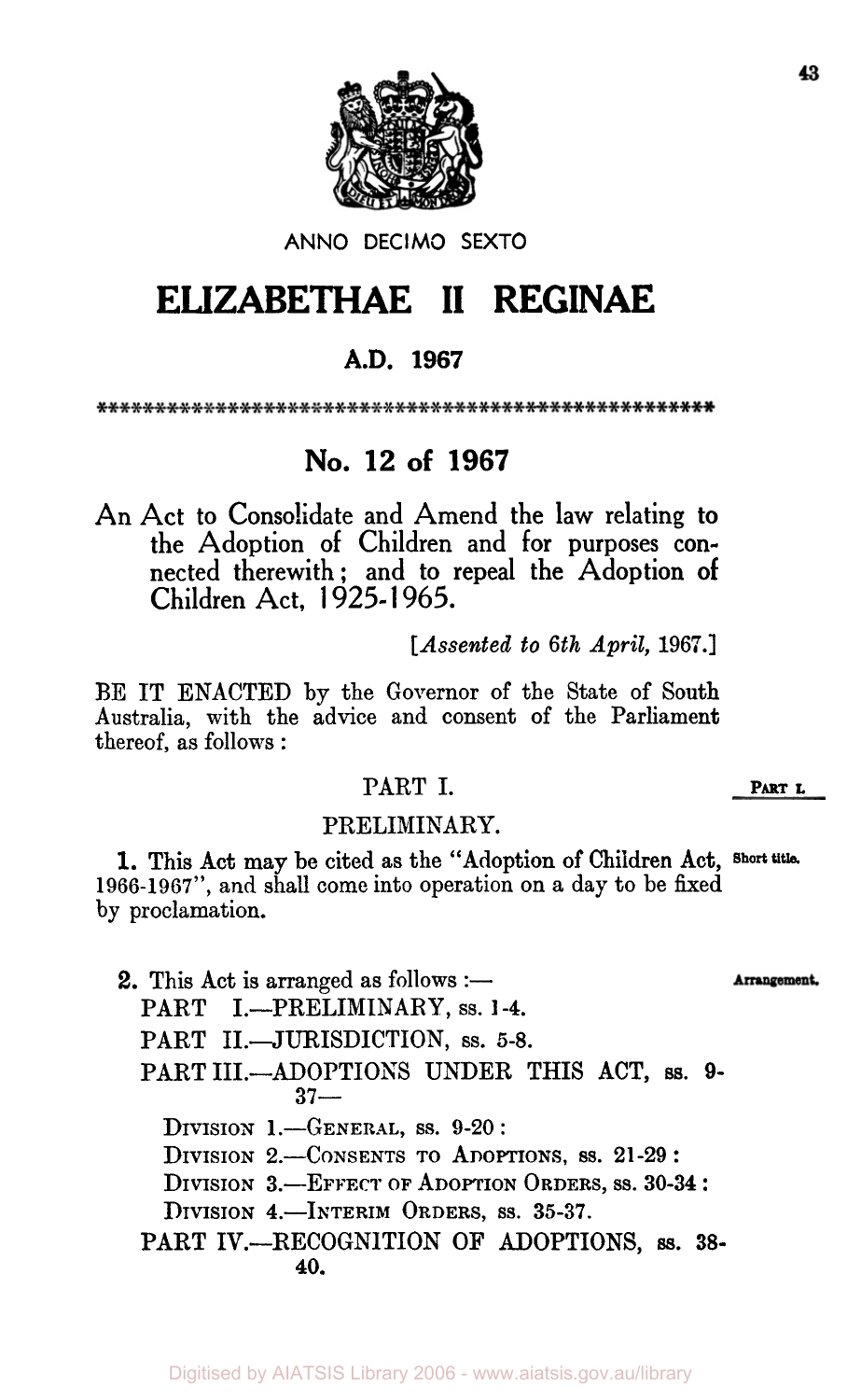**PART I.** 

PART V.-OFFENCES, ss. 41-54. PART VI.-MISCELLANEOUS, ss. 55-72. THE SCHEDULE.

**Repeals, savings and transitional provisions.** 

**3. (1)** The Acts set out in the first column of the Schedule to this Act are repealed to the extent indicated in the second column of that Schedule.

- (2) Notwithstanding such repeal-
	- *(a)* all regulations made under the repealed Act and in force immediately before the commencement of this Act shall be deemed to have been made under this Act and to have effect as if the necessary powers to make them had been enacted by this Act and as if any reference therein to the Children's Welfare and Public Relief Board or to the chairman thereof were a reference to the Director ;
	- *(b)* such regulations may be amended or revoked by regulations made under this Act ;
	- *(c)* all books, registers and records kept and maintained under or for the purposes of the repealed Act shall, subject to such modifications as are necessary for the purpose, be continued, kept and maintained under or for the purposes of this Act, and all entries therein shall be deemed to have been made under this Act ;
	- *(d)* all certificates and certified copies of and certified extracts from entries in any book, register or record kept and maintained under or for the purposes of the repealed Act and issued pursuant to the repealed Act shall be valid and effectual as if issued pursuant to this Act ;
	- **(e)** an adoption order or any other order or direction made under the repealed Act and in force immediately before the commencement of this Act shall, subject to this Act, continue in force until it expires, is discharged or is otherwise determined according to law ;
	- and
	- $(f)$  an application for an order for the adoption of a child<br>under the repealed  $\Delta$  act that was pending under the repealed Act that was immediately before the commencement of this Act may be continued and dealt with, and proceedmgs incidental to such an application may be instituted, continued and dealt with under the provisions **of**  the repealed Act as if this Act had not come into operation, but **an** adoption order made in pursuance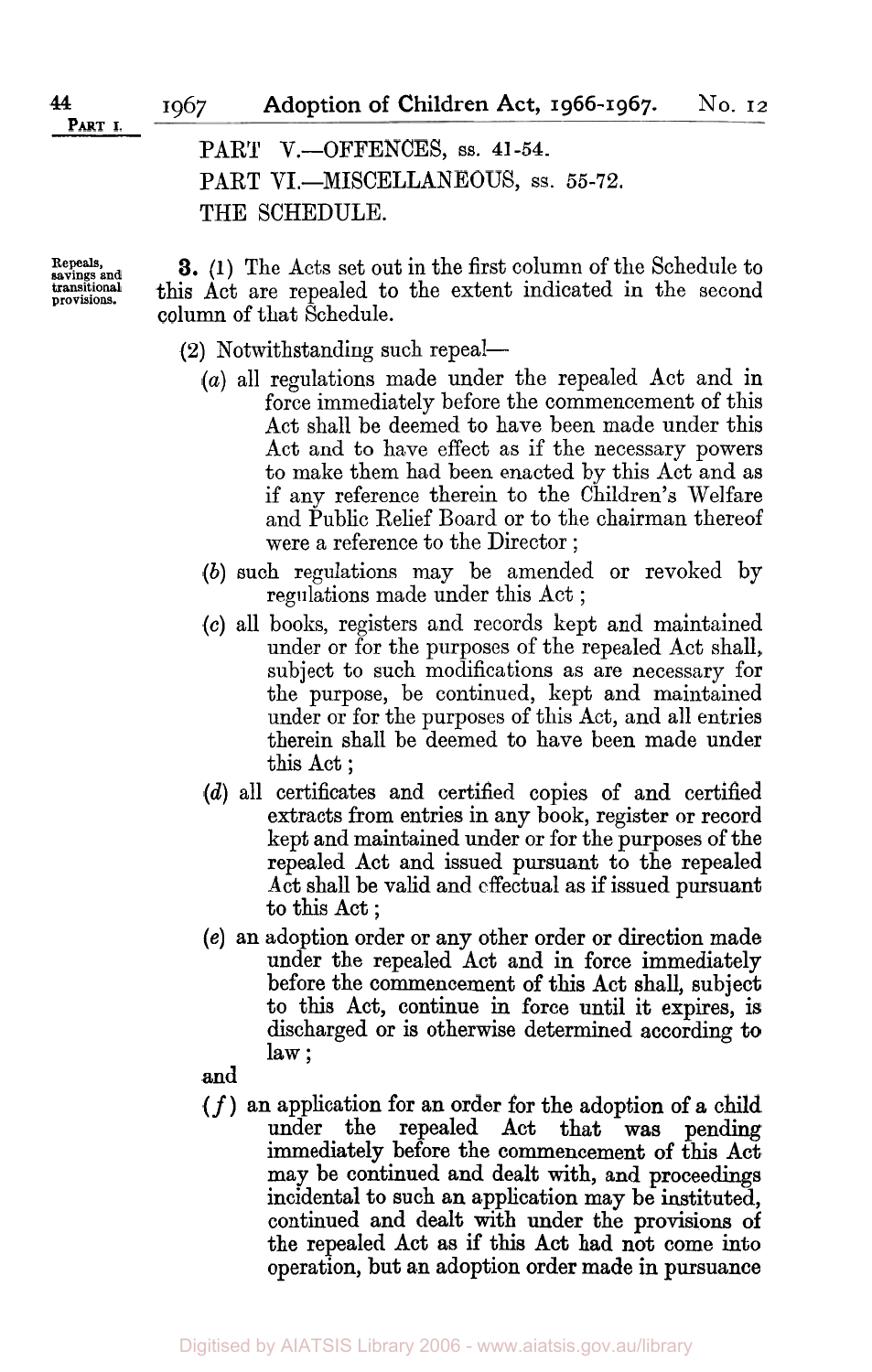1967

of this paragraph shall have effect as if it were made under this Act.

**(3)** Subject to subsection **(4)** of this section, the provisions of sections **30** and **31** (excepting subsection **(4)** of section **31)** of this Act apply in relation to an adoption order made under the repealed Act as if this Act had been in force when the order was made and the order had been made under this Act.

**(4)** In relation to a disposition of property by will or otherwise by a person who, or by persons any of whom, died before the commencement of this Act, an adoption order referred to in subsection **(3)** of this section has the same effect as if the repealed Act had continued in operation and this Act had not come into force.

*(5)* A consent in writing to the adoption of a child given by a person before the commencement of this Act in accordance with the repealed Act shall, subject to subsection **(6)** of this section, for the purposes of proceedings under this Act for the adoption of the child, be deemed to be a sufficient consent of the person who gave the consent.

**(6)** Where a consent referred to in subsection *(5)* of this section-

- *(a)* is not a consent to the adoption of the child by a person or by persons specified therein, the consent shall, **for**  the purposes of this Act, be deemed to be a general consent ;
- *(b)* is a consent to the adoption of the child by a person or by persons specified therein, that person or those persons shall, for the purposes of this Act, be deemed to be a relative, or relatives, as the case may be, of the child.
- **4.** (1) In this Act, unless the context otherwise requires- Interpretation.
	-
	- "Adopted Children Register" means the Adopted Children Register established and maintained under the repealed Act and continued and kept for the purposes of this Act :
	- "adoption order" means an order for the adoption **of a**  child under this Act and, where applicable, includes an order for the adoption of **a** child under the repealed Act :
	- charitable organization" means an organization, corporate **"**  or unincorporate, formed or carried on primarily or principally **for** religlous, charitable, benevolent or

**PART I.**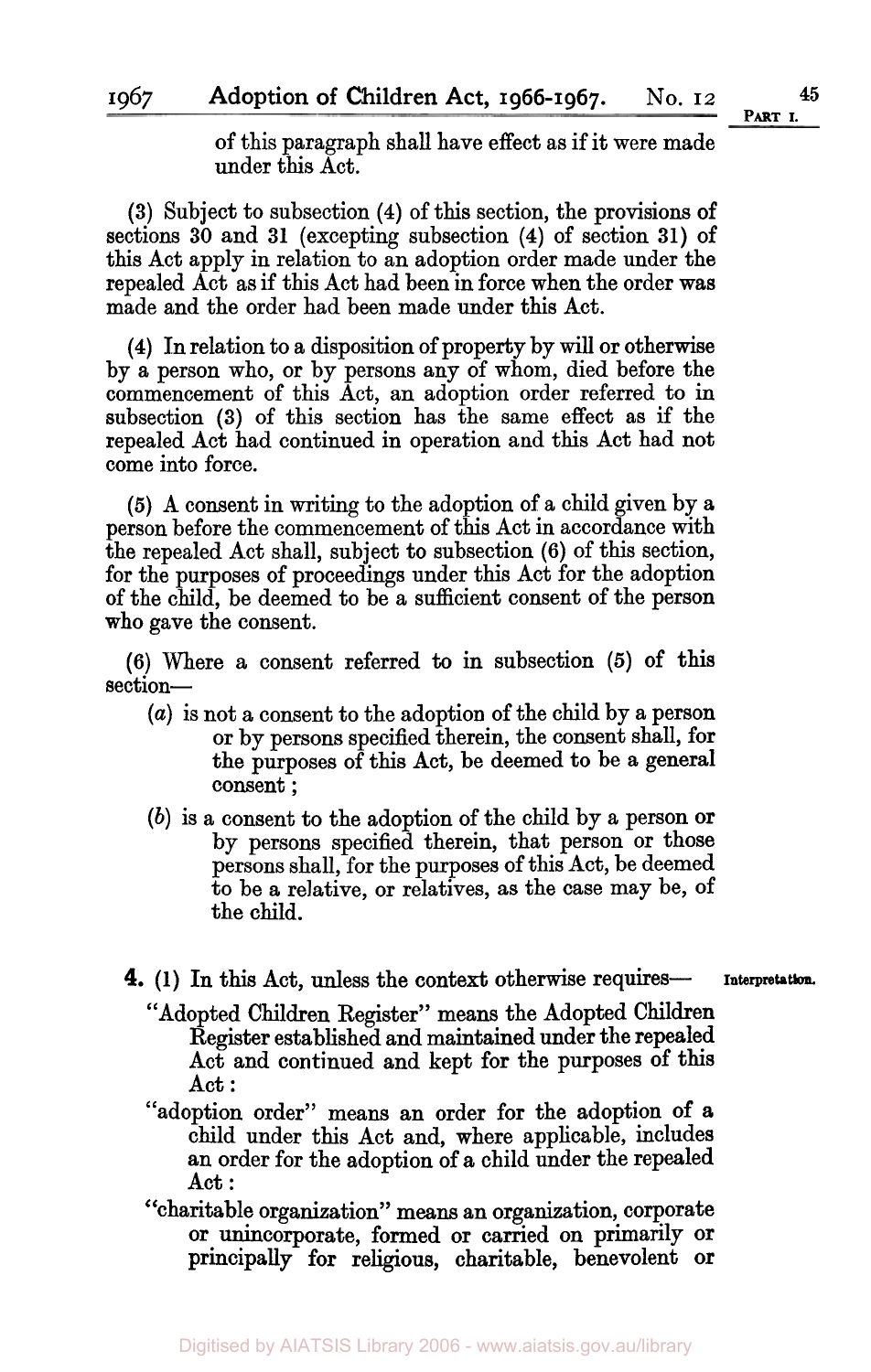philanthropic purposes, but does not include an organization formed or carried on for the purpose of trading or securing a pecuniary profit or benefit to its members :

"child" means a person who has not attained the age of twenty-one years, or a person who has attained that age in respect of whom an adoption order is sought or has been made :

"country" includes part of a country :

- "court", in relation to the making of an adoption order or to proceedings relating to **an** application for an adoption order or in relation to proceedings incidental to such an application, means a court of a kind referred to in section *5* of this Act ; and, where applicable, includes a court or other authority of any other State or of *8*  Territory of the Commonwealth which has jurisdiction to make an order for the adoption of a child in that State or Territory :
- "disposition of property" includes the grant or exercise **of**  a power of appointment in respect of property :
- "father", in relation to a child who is illegitimate, means the putative father of the child :
- "general consent" means a consent of a kind referred to **in**  subsection **(1)** of section **22** of this Act :

"guardian", in relation to a child, includes---

*(a)* a person having the custody **of** the child pursuant to an order of a court of competent jurisdiction made under a law of the Commonwealth **or** of a State or Territory of the Commonwealth ;

and

- **(b)** a person who **is** or is deemed to be the guardian of the child, to the exclusion of, or in addition to, any parent or other guardian, under a law **of** the Commonwealth **or** of **a State** or Territory **of** the Commonwealth :
- **"interim** order" means **an** interim order under Division **4 of**  Part **III** of this Act :
- "prescribed" means prescribed by this Act **or** by regulations that have been made under this Act or the repealed Act and are in force :
- "principal officer", in relation to *a* private adoption agency, means the person specified as the principal officer in the application for its approval as a private adoption agency or the person specified as its principal officer in the latest notice given to the Director **by** the agency :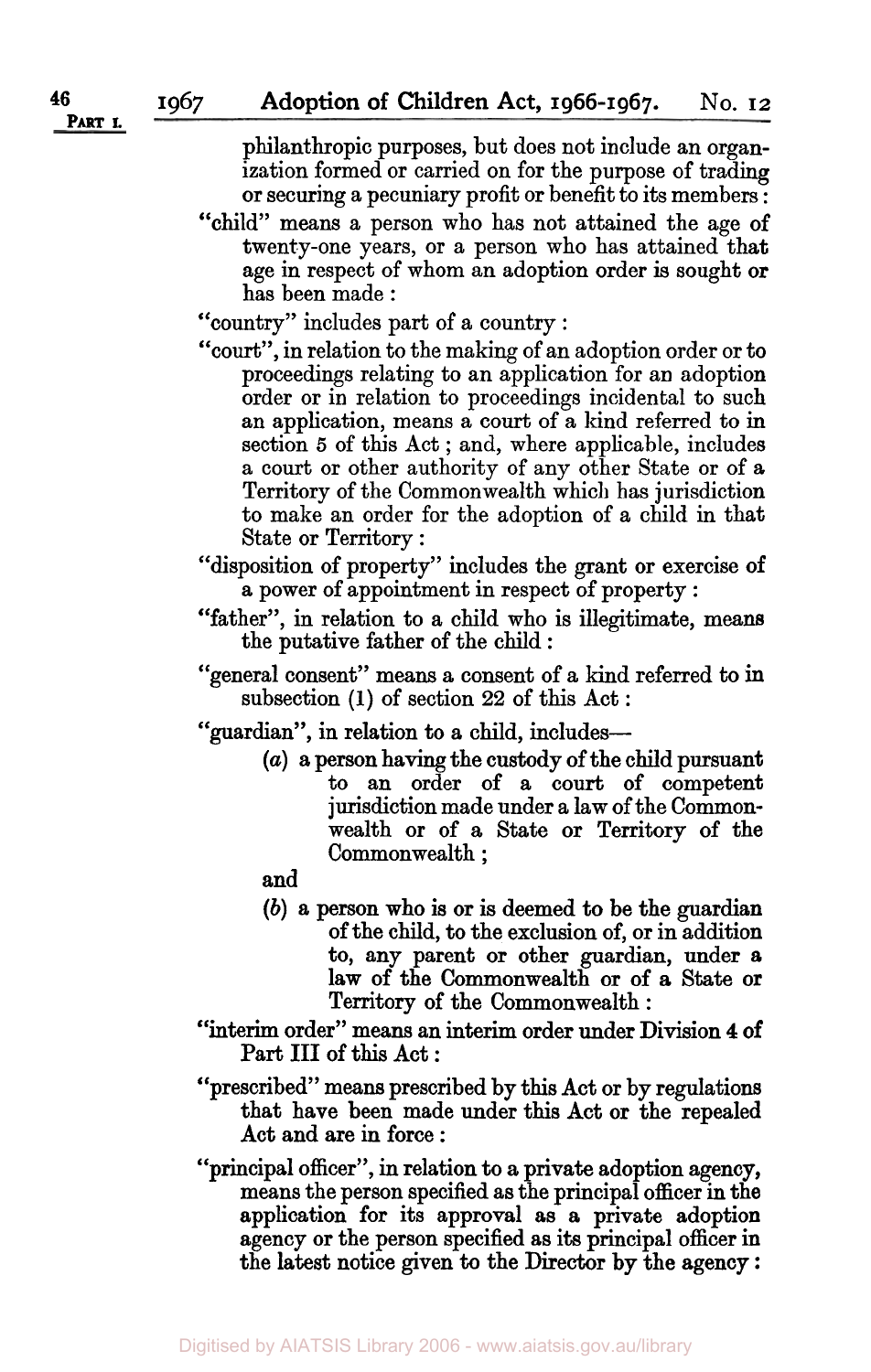- "private adoption agency" means a charitable organization for the time being approved as a private adoption agency under Part VI of this Act :
- "regulations" means regulations in force under this Act **or**  the repealed Act :
- "relative", in relation to a child, means a grandparent, brother, sister, uncle or aunt of the child, whether the relationship is of the whole blood or half blood **or**  by affinity, and notwithstanding that the relationship is traced through, or to, an illegitimate person **or**  depends upon the adoption of any person :
- "Territory of the Commonwealth" includes any Territory under the trusteeship of the Commonwealth :
- "the Director" means the person for the time being holding or acting in the office of Director of Social Welfare under the Social Welfare Act, **1926-1965** :
- "the repealed Act'' means the Adoption of Children Act, **1925-1965.**

**(2)** Where the holder of an office that is established by **or**  under any other Act is referred to in this Act and the holder of that office has power (with or without the approval of some person) to delegate to another person all or any of his powers and functions under that Act-

*(a)* the powers and functions that may be so delegated shall be deemed to include the powers and functions of the holder of that office under this Act, and any of those powers and functions under this Act may be delegated in the manner provided by that other Act ;

and

*(b)* in relation to a power **or** function so delegated, a reference in this Act to the holder of that office **shall**  be read as including a reference to the delegate.

### PART II. PART **II.**

#### JURISDICTION.

magistrate and two justices, **one** of whom is a woman justice, shall have jurisdiction to **hear** and determine an application under this Act for an adoption order. **5.** Subject to this Act, a **court,** constituted of a special **Jurisduction.**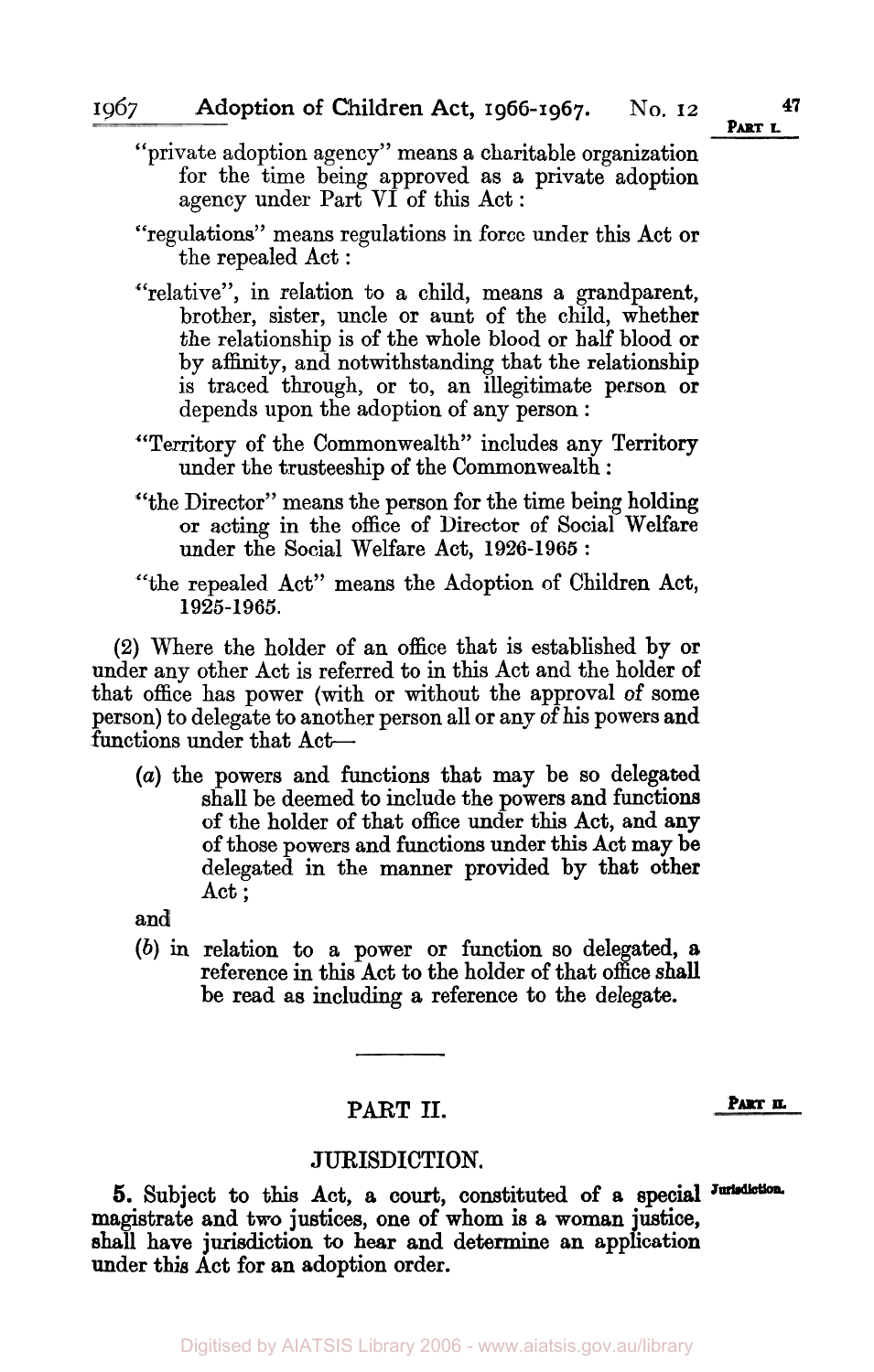**Cases in which. jurisdiction may be exercised.** 

**48** 

**6.** (1) A court shall not make an order under this Act **for**  the adoption of a child unless-

- *(a)* at the time of the filing in the court of the application for the order the applicant, or (in the case of joint applicants) each of the applicants, was resident **or**  domiciled in the State ;
- and
- *(b)* the child was present in the court at such time or times during the hearing of the application as required by the court and is present in the State at the time when the adoption order is made.

**(2)** For the purposes of subsection **(1)** of this section, where the court is satisfied that an applicant was resident or domiciled in the State on a date within twenty-one days before the date on which an application was filed in the court, the court may, **in**  the absence of evidence to the contrary, presume that the applicant was resident or domiciled in the State at the time of the filing of the application in the court.

7. A court shall not, unless it is satisfied that there are exceptional circumstances which warrant its doing so, make an order under this Act in favour of any person or persons for the adoption of a child if that court or any other court in the State or any court in any other State or in a Territory of the Commonwealth has previously refused to make an order for the adoption of that child by that person or those persons.

Rules of **international law not** *to*  **apply.** 

**8.** The jurisdiction or power of a court to make an adoption order is not dependent on any fact or circumstance not expressly specified in this Act.

#### PART III.

### ADOPTIONS UNDER THIS ACT. DIVISION 1-GENERAL.

**9. For** all purposes of this Part, the welfare and interests **of**  the child concerned shall be regarded as the paramount

#### **DIVISION I.**

PART III.

**Welfare and**  interests **of child** *to* **be paramount.** 

**who may be adopted.** 

- **10.** (1) Subject to this Act, a court may make an order under this Act for the adoption of a person who-
	- *(a)* had not attained the age **of** twenty-one years before **the**  date on which the application was filed in the **court** ;

**or** 

consideration.

**Adoption order not to be made if previously refused except in exceptional circumstances.**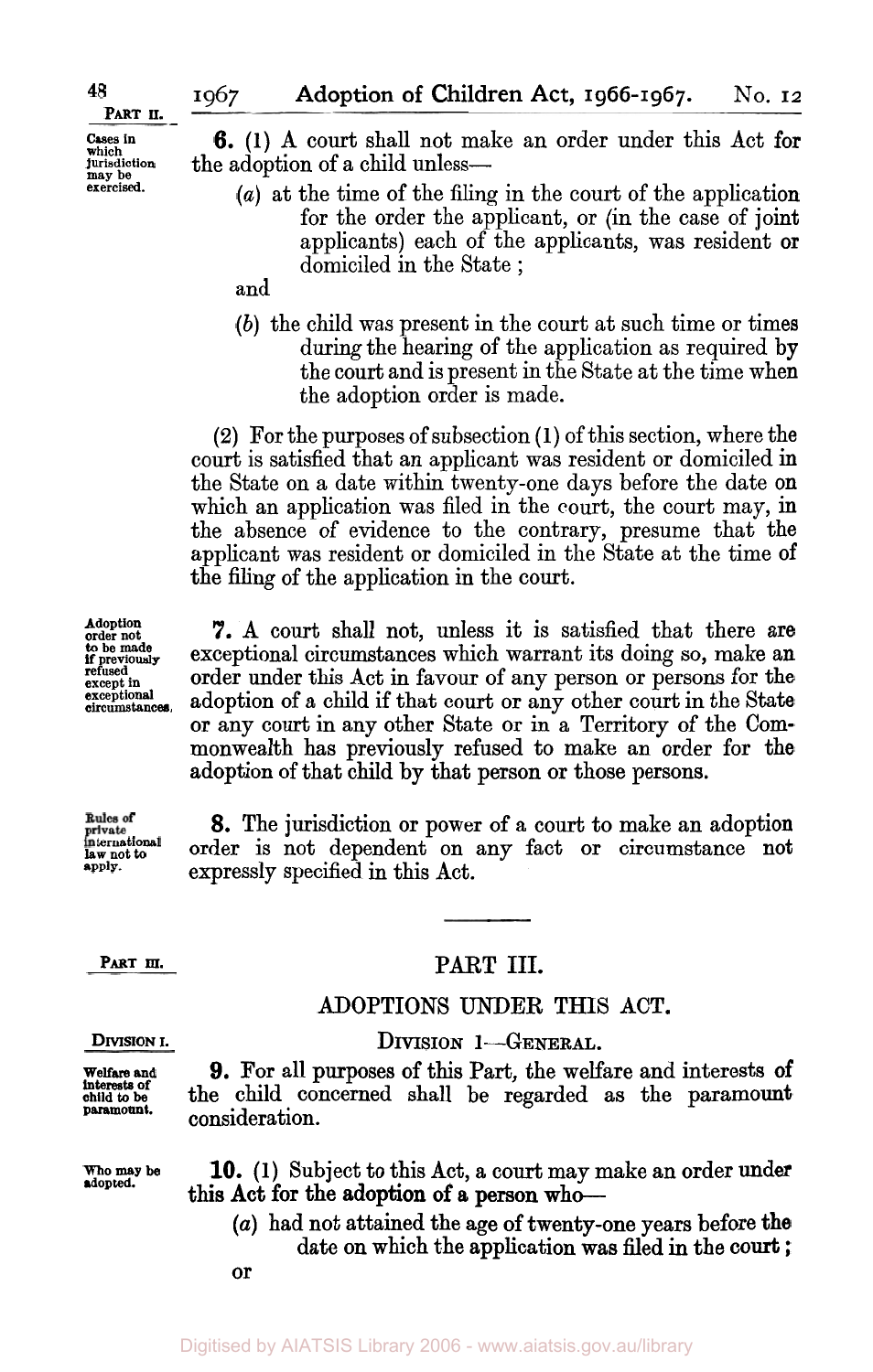*(b)* has been brought up, maintained and educated by the applicant or by either or both of the applicants, or by the applicant and a deceased spouse of the applicant, as his or their child under a *de facto*  adoption.

**(2)** An order may be made under this Act for the adoption of a child notwithstanding that the child has, whether before or after the commencement of this Act, and whether in this State or elswhere, previously been adopted.

11. **Persons in (1)** Except as provided in this section, an adoption **whose favour**  order shall not be made otherwise than in favour of a husband  $\frac{adj}{\text{mag}}$  be made. and wife jointly.

**(2)** Subject to subsections **(3), (4)** and **(6)** of this section, where the **court** is satisfied that exceptional circumstances make it desirable so to do, the court may make an adoption order in favour of one person.

**(3)** Except as provided in subsection **(4)** of this section, the court shall not make an adoption order in favour of one person if that person is married and is not living separately and apart from his or her spouse.

**(4)** Where a person is a natural parent of a child or a parent of a child by adoption, the spouse of such person may, solely or jointly with such person, make an application to a court under this Act for an order for the adoption of the child and an order may be made by the court for the adoption of the child by such spouse or jointly by such spouse and such person, as the case may be.

*(5)* When an order is made under subsection **(4)** of this section for the adoption of the child by the spouse or jointly by the spouse and such person, the spouse shall be deemed to be **a**  parent of the child jointly with such person as if the child had been born to them in lawful wedlock, but notwithstanding anything contained in section **30** of this Act-

- *(a)* the child does not cease to be a child of the person referred to in subsection **(4)** of this section and such person does not cease to be a parent of the child ;
- *(b)* the relationship between the child and such person not determined ;
- *(c)* if such person were the guardian of the child the order does not have the effect of terminating such guardianship ;

and

PART III. **DIVISION I.**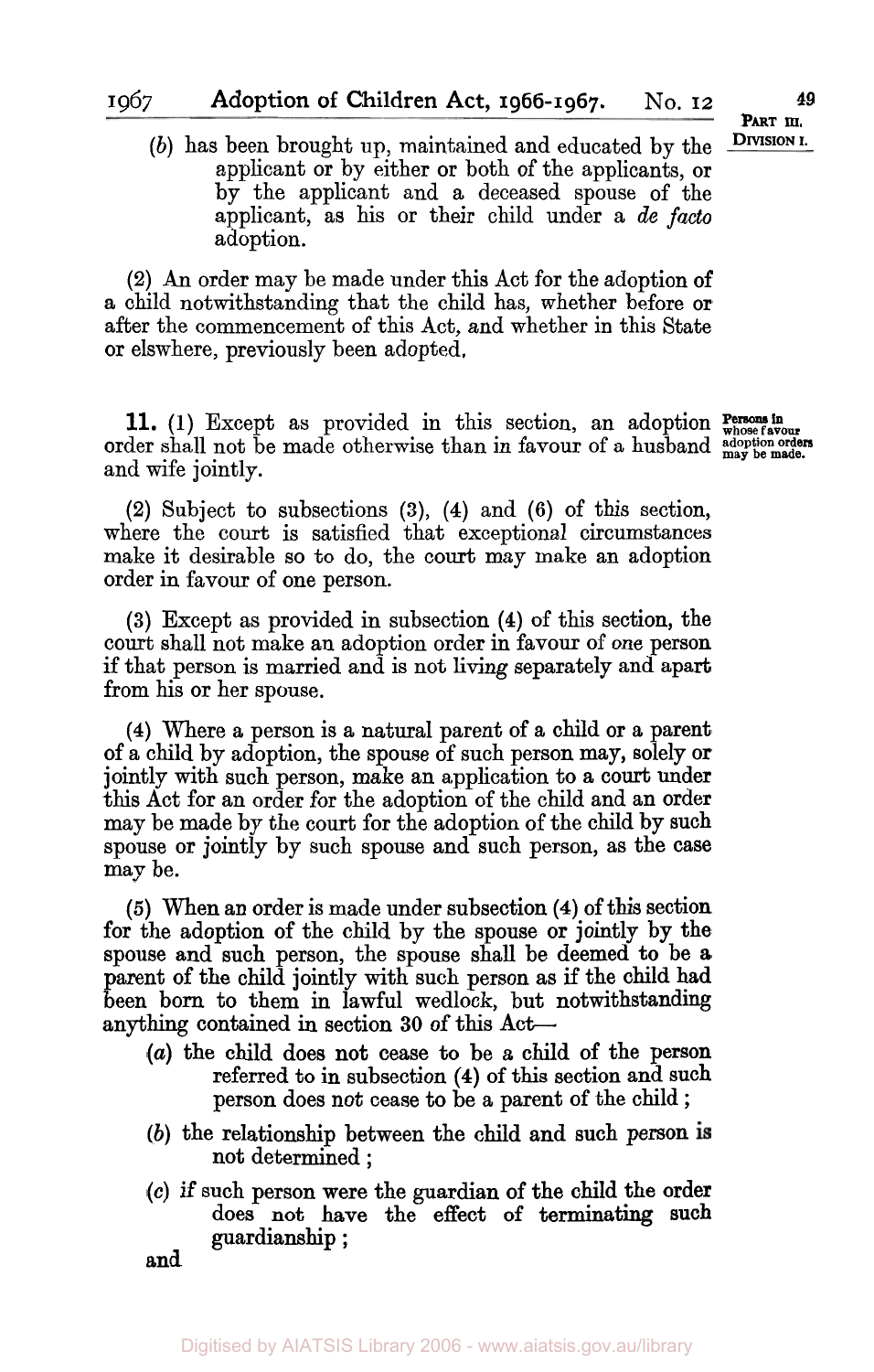PART III. **DIVISION I.** 

*(d)* if the child were the adopted child of such person, the order does not have the effect of terminating such adoption.

**(6)** The court shall not make an adoption order under this Act in favour of one person if that person is married except with the consent of his or her spouse.

**(7)** The consent of a spouse as required by subsection (6) of this section shall be given in evidence before the court and such evidence shall be given in private and the applicant shall not then be present.

Age of **12.** A court shall not make an order under this Act for the adoption of a child in favour of a person who **or** persons either of whom-

- *(a)* has not attained the age of twenty-one years ;
- **or**
- *(b)* being a male person, is less than eighteen years older than the child, **or,** being a female person, is **less**  than sixteen years older than the child,

unless such person **or** either of such persons is a natural parent of the child **or** the court considers that there are exceptional circumstances that **justify** the making of the adoption order.

**Court to be** 

**13. (1)** A court shall not make an order under this Act for any) concerning the proposed adoption as may, under subsection **(2)** of section **16** of this Act, be made to the court by the Director **or** some other officer **of** the Department of Social Welfare, and any other evidence before the court, the court is satisfied that to certain the adoption of a child unless after considering such report (if

- *(a)* the applicant **or** (in the case of joint applicants) each of the applicants is of good repute and is a fit and proper person to have the care and custody **of a**  child and to fulfil the responsibilities of *a* parent **of**  a child ;
- *(b)* the applicant **or** (in the case of joint applicants) each of the applicants is a suitable person to adopt that child, having regard to all relevant matters, including the age, state of health, education (if any) **and**  religious upbringing or convictions (if **any)** of the child and of the applicant **or** applicants, and **any**  wishes that have been expressed by **a** parent **or**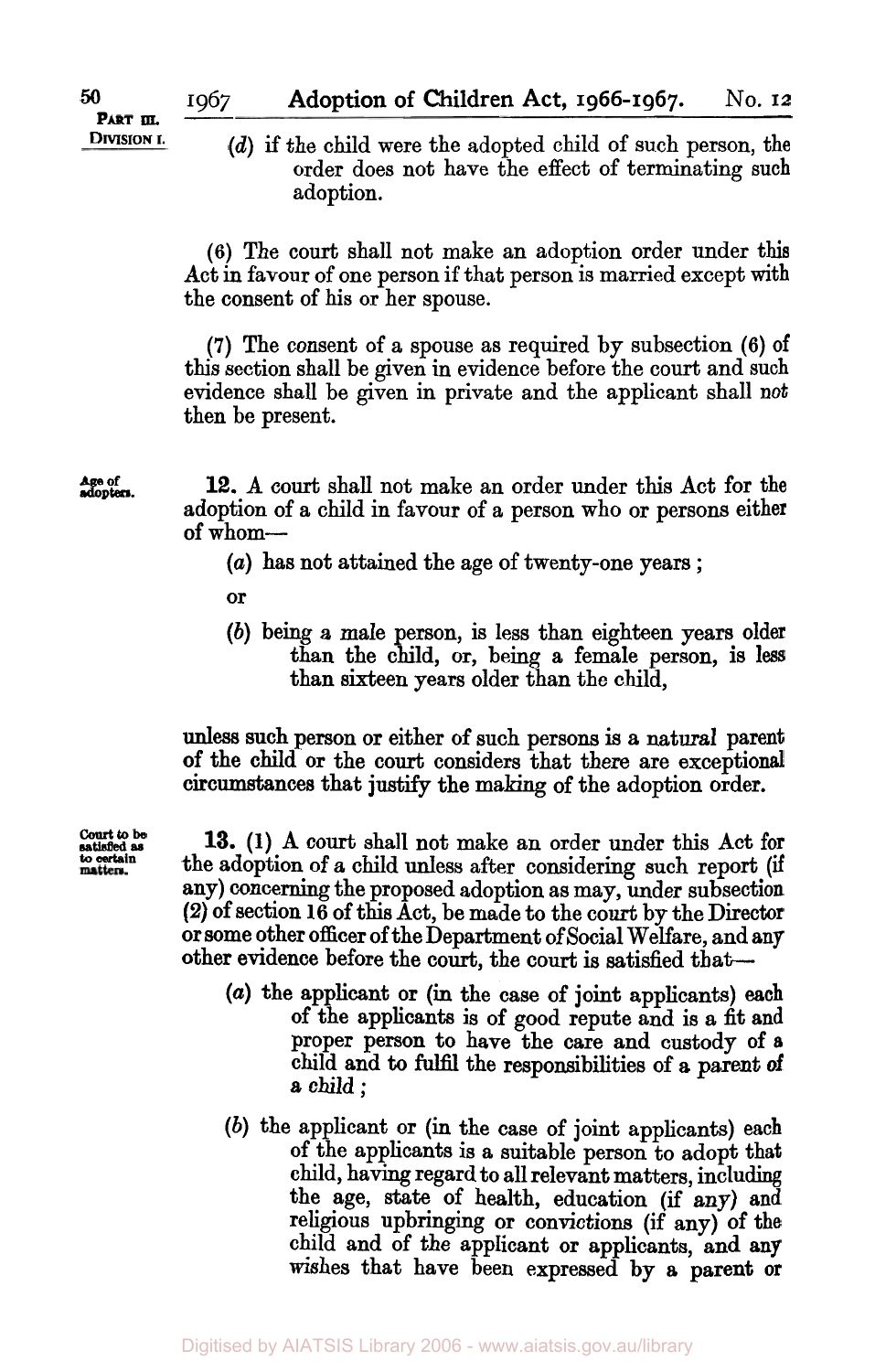**PART III.**<br>DIVISION I.

guardian of the child, in an instrument of consent to the adoption of the child, with respect to the religious upbringing of the child ;

and

*(c)* the welfare and interests of the child will be promoted by the adoption.

**(2)** Subsection **(1)** of this section shall not apply in relation to an order, under subsection **(1)** of section **10** of this Act, for the adoption of a child who has attained the age of twenty-one years before the date of the making of the order, but the court shall not make an adoption order in such a case unless, after considering such report (if any) concerning the proposed adoption as may, under subsection **(2)** of section **16** of this Act, be made to the court by the Director or some other officer of the Department of Social Welfare, and any other evidence before the court, the court is satisfied that the applicant (or each of the applicants) is of good repute and that exceptional circumstances make it desirable that the child should be adopted.

**(3) A** report on behalf of the Director may be made by a person thereunto authorized in writing either generally **or** in a particular case, by the Director.

**14. (1)** Subject to this Act, a court may make an adoption order under this Act upon application in writing in the *applications for adoption*  **orders and** appropriate form prescribed. **matters incidental** 

**thereto.** 

**(2)** Before the court hears an application for an adoption order, the applicant or applicants shall file in the court a statement signed by the applicant or by each of the applicants, as the case may be, setting out such matters as are prescribed.

**(3)** Where any person or persons intends or intend to make an application for an order for the adoption of a child and that person desires or those persons desire that the application be dealt with in such a way that-

- *(a)* the identities of the child and of the parents and guardians of the child are not to be disclosed to the applicant or applicants ;
- *(b)* the identity or identities of the applicant or applicants is not or are not to be disclosed to any parent **or**  guardian of the child ;

**or** 

**(C)** the identities of the child and of the parents **or** guardians of the child and of the applicant **or** applicants **are not to be** disclosed to one another,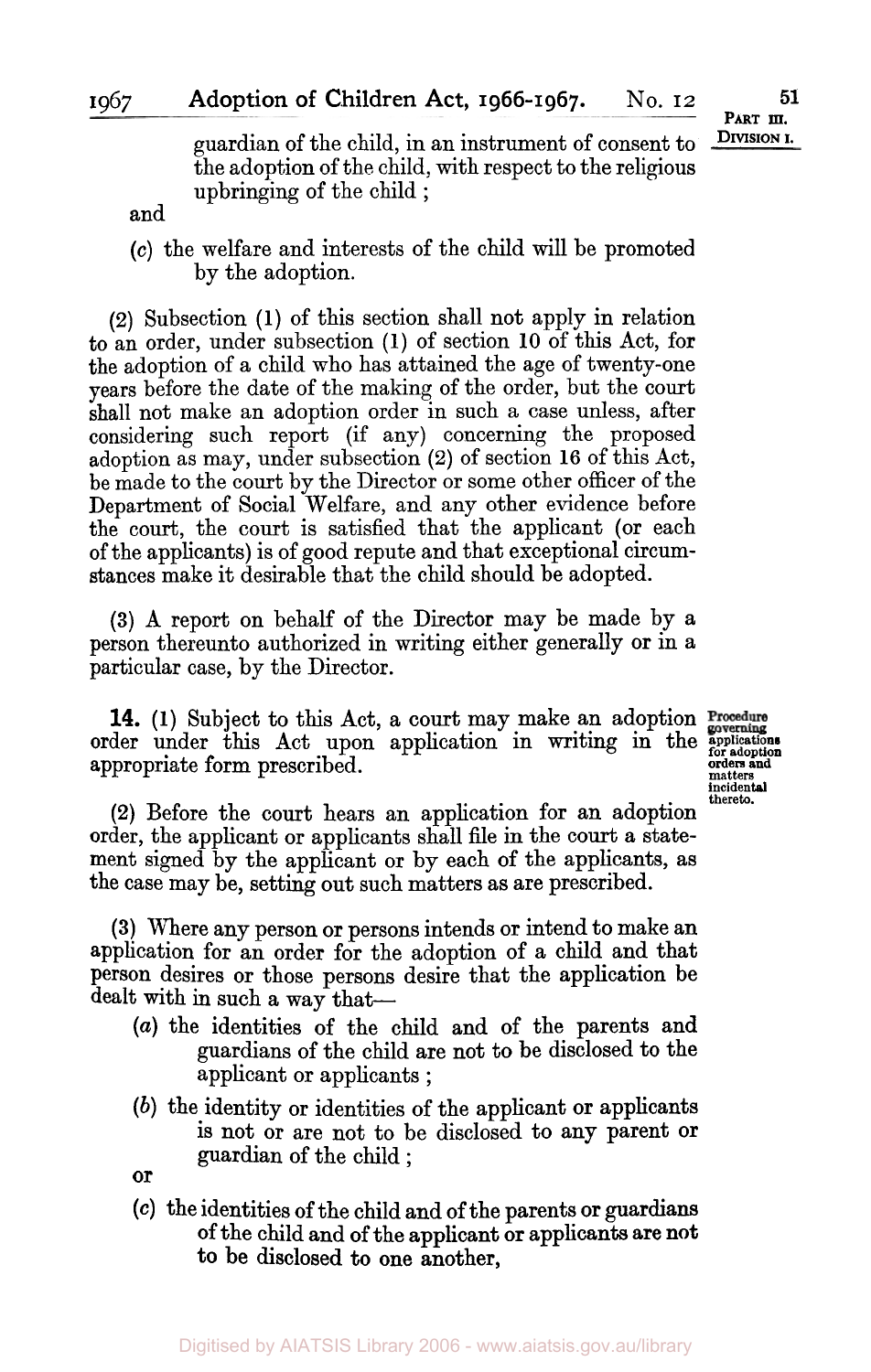#### **<sup>52</sup>1967 Adoption of Children Act, 1966-1967. No. 12**  PART III.

DIVISION I. the application shall be made in such prescribed form and manner as are appropriate.

> **(4)** Where an application for an adoption order is made pursuant to subsection **(3)** of this section-

- *(a)* the court shall, on the completion of the hearing, seal in an envelope all papers used in connection with the application which contain any information as to the identities of the child and of the parents and guardians of the child and deliver the envelope to the Director who shall have the custody thereof and **no**  person shall thereafter be permitted to inspect any of such papers except by leave of a Judge **or** the Master of the Supreme Court ;
- *(b)* an abridged copy of the order made as nearly **as**  practicable in the prescribed form shall be handed by the court to the applicant **or** applicants, and **no**  person shall be entitled to have or inspect a full copy of such order except by leave of a Judge or the Master of the Supreme Court ;
- and
- *(c)* no entry shall be made in the Adopted Children Register giving information as to the identities of the former parents or guardians **of** the child.

**application Notice of**  order. **for adoption** 

**15. (1) A** court shall not make an order under this Act for the adoption of a child unless the applicant or the applicants for the adoption order has **or** have given notice of the application in accordance with the regulations-

- *(a)* to each person whose consent to the adoption of the child is required under section **21** of this Act but whose consent has not been given ;
- and
- *(b)* to each person (not being a person whose consent is *so*  required) with whom the child resides **or** who has the care or custody of the child.

**(2)** The court may, upon application by or on behalf of the applicant or applicants, or by **or** on behalf of the Director, dispense with the giving of a notice under subsection **(1) of** this section.

**(3)** Where it appears to the court to be necessary in the interests **of** justice so to do, the court may direct that notice **of**  an application for an adoption order be given to any **person.**